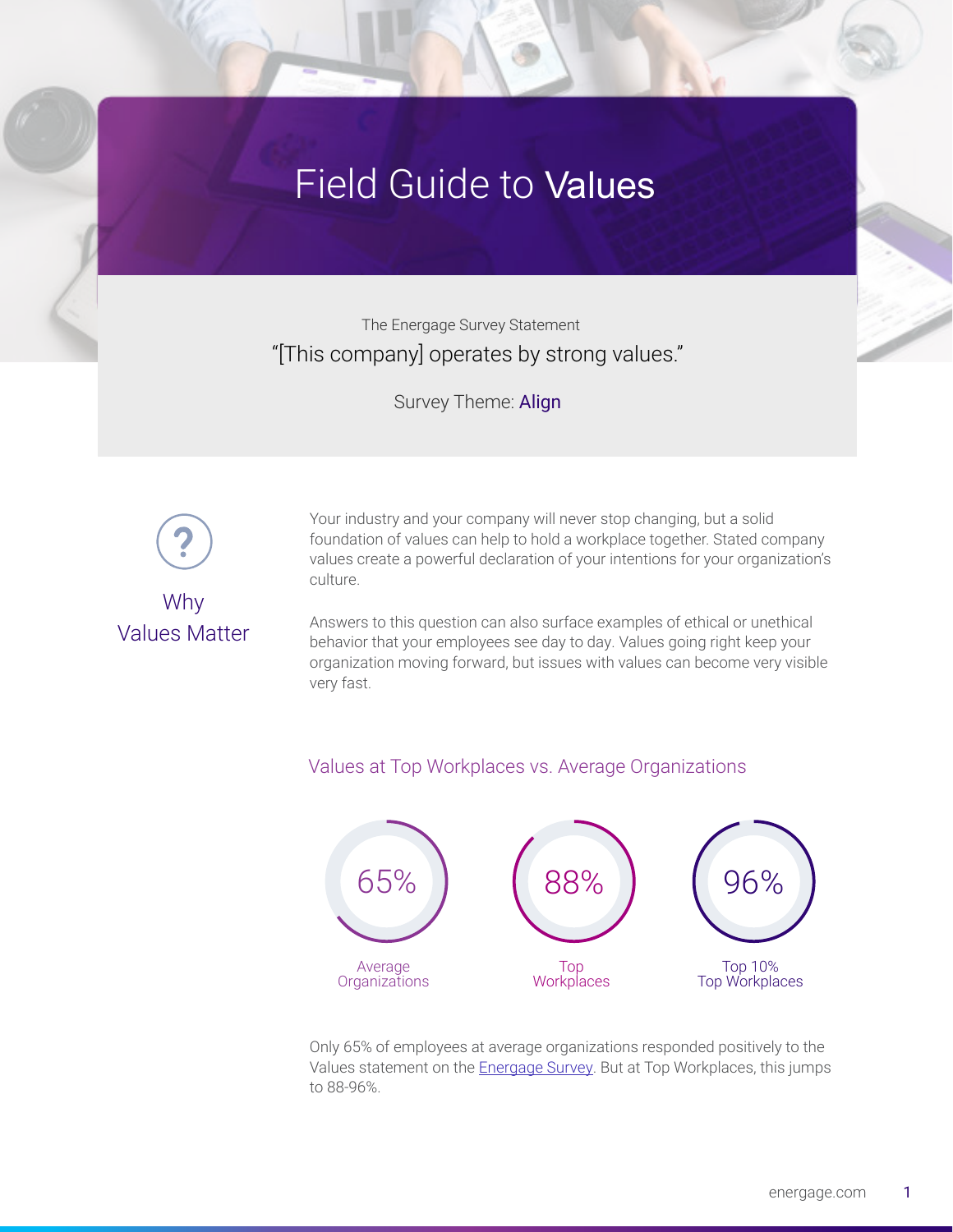

How to Help

## Quick Fixes

- Create and display posters celebrating your culture's values. Research has shown that employees who keep values top-of-mind are often more engaged.
- Make values part of the conversation by recognizing people who live the values.
- Tie company announcements and celebrations to company values.
- Consider how you and your leadership represent your values every day.

## Big Picture Plans

- If you don't have stated company values, create them! If you're not sure your values are right for your culture now, consider revisiting them. Talk to us about how.
- Encourage and empower employees to consider values when uncertain about their decisions. Create routes for them to call out when values aren't represented.
- Choose a communication channel to reinforce company values, celebrate them in action, and provide a safe way to learn about violations.

What to Watch for

- Low survey scores on the Values statement. This doesn't represent unethical behavior, but it does signal a disconnect between the stated values and what's reflected through action.
- Senior leaders who don't model your organization's values. Hold them accountable when they falter.
- Thinking bad news should be hidden. Most employees value honesty and humility over comfortable ignorance.
- Underestimating the importance of verbalizing company values. It's one of the clearest, easiest ways for leadership to state their intentions for the culture.